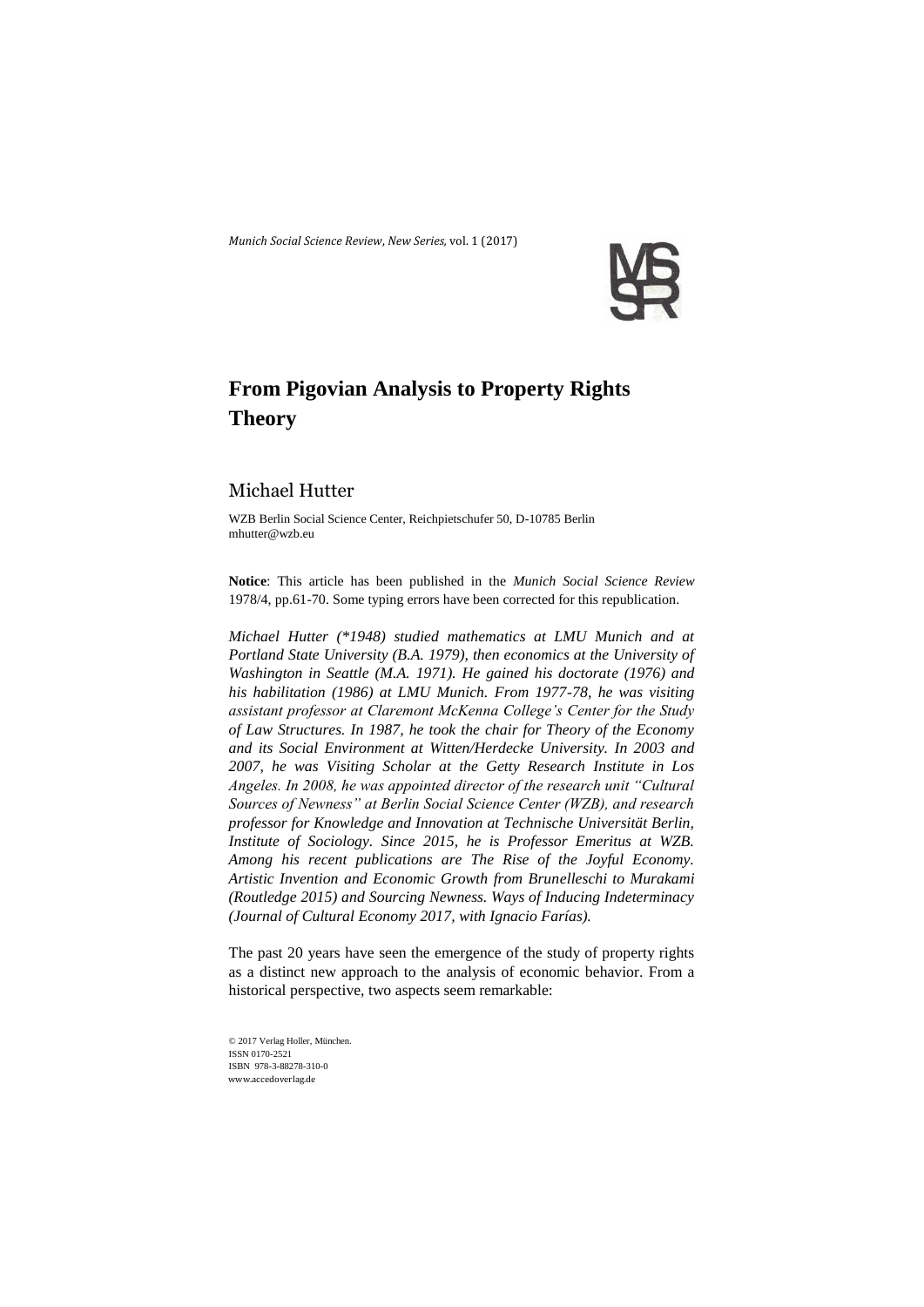(1) the birth of the approach can be 'traced to a single contribution, namely, Coase's article on the "Problem of Social Cost," published in 1960. For a decade its development was shaped by a small number of scholars within a distinct school

(2) the approach explicitly proposes a view of the problem of External Effects that is irreconcilable with the view of standard neoclassical analysis, usually labelled "Pigovian" analysis. During the past decade, the property rights approach has been applied to a wide variety of economic problems, authors from a number of schools of analysis have discussed it, and attempts to integrate it into standard analysis have been made. This rapid growth toward a full-blown theory makes it worthwhile to focus on the period during which the approach was still contained to a few actively collaborating authors in order to gain a better understanding of the theoretical structure of the approach.

In the, first section, the analytical changes introduced by Coase's paper are discussed. In the second section, the clarification of the new concepts during the following decade, 1960-69, is discussed.

I.

1. In Pigou's "Wealth and Welfare" (1912), the first explanation of the problem of Social Cost based on accepted economic theory can be found. Pigou constructs a model in which Social Cost is interpreted as the divergence between "Social Net Product" and "Private Net Product." The results of actions involving such a divergence are called "External Diseconomies." In Pigou's model, an optimal allocation of resources is achieved by placing taxes and bounties on economic actions that have been identified as causing External Diseconomies. Pigou's model, although an apparent offspring of Marshall's analysis of External Economies, didn't get off the ground for almost half a century. One reason quite clearly lies in the fact that, during the first half of this century, the problem of "damage done to surrounding woods by sparks of railway engines" (Pigou 1928: 136) was considered to be far less worthy of attention than the problem of unemployment, for example. In addition, Pigou's theoretical groundwork proved to be shaky: Young (1913) right away pointed out that Pigou had confused rents and social costs; a few years later, Knight (1924) pointed out that Pigou had neglected the "social function of ownership" that provides the stable time horizon necessary for an allocation of resources to the highest-valuing bidder. Pigou was forced to drop his example of trucks using two roads, one of them wide but poorly surfaced, the other in good condition but limited in capacity and therefore congested.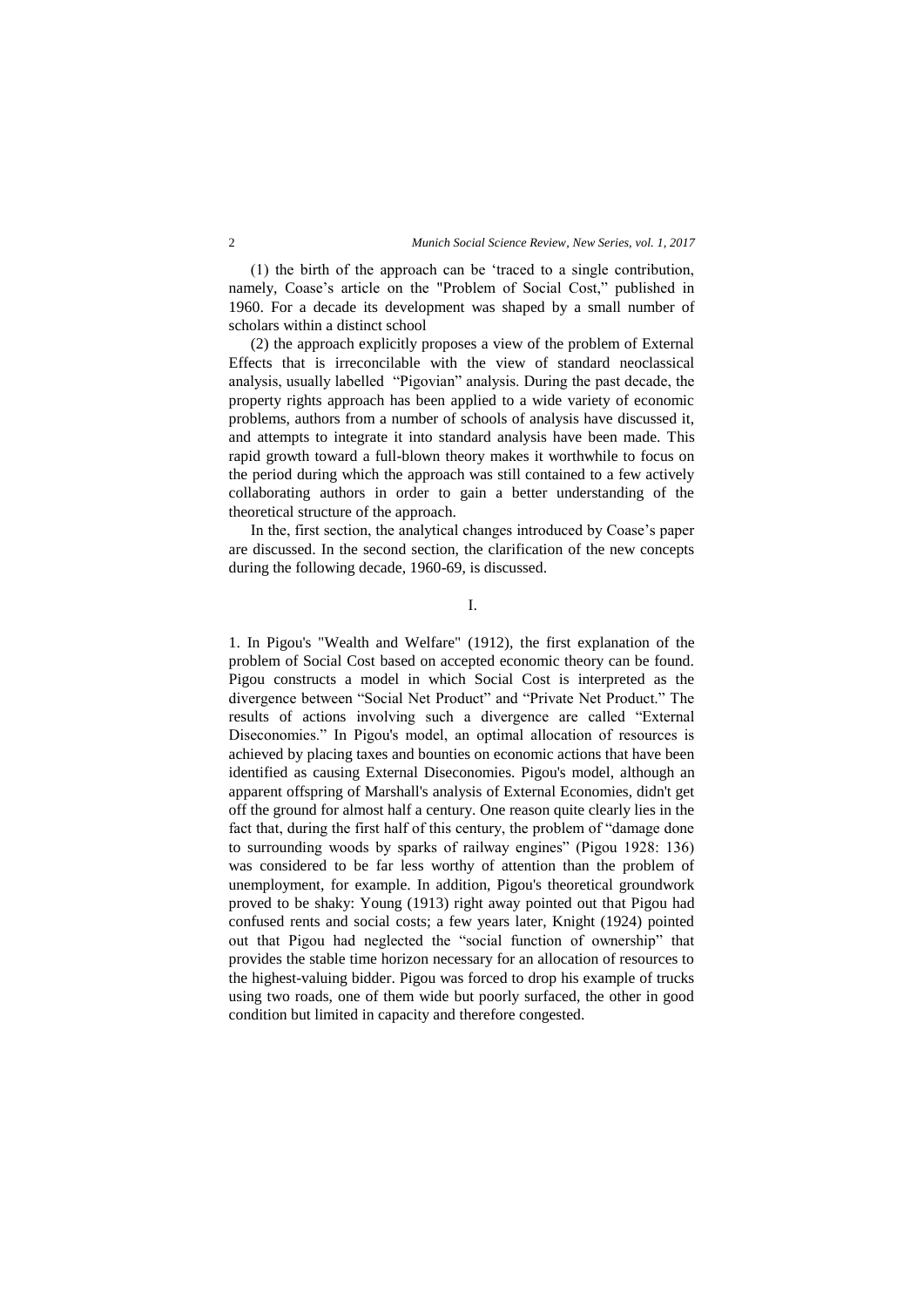2. The analysis of External Diseconomies was abandoned until, in the 1950's, the problem forced its way back to academic attention. "Social Costs" became obvious to the most cursory observer when the use of resources once considered free led to social conflicts and serious inefficiencies of allocation. Most studies of the problem fell back on Pigou's approach, and many still continue to do so. For example, Meade's (1952) discussion of External Economies and Diseconomies (formalized as variables of the production function) featured taxes and subsidies to correct such effects. The key had remained the same as in Pigou's model: productive activities— in this case the pollination of fruit tree blossoms by bees — lead to conflicting optimizing decisions by the bee keepers and apple growers; the "State" is introduced as a third  $-$  qualitatively different – entity that offsets potential losses of social product by changing the parameters of honey and apple production. Since governments indeed collect and distribute subsidies, such an approach appears plausible.

3. Coase, too, uses Marshallian partial analysis; economic subjects are limited to representative firms. Within this model, a "technical problem of analysis" (p. 1) is to be solved; the problem is caused by "actions  $\ldots$ which have harmful effects on others" (p. 2).

And yet, Coase's presentation of "The Problem of Social Cost" had to appear new and different. In Pigou's model, it is all a question of repairing a disturbance of the allocative system; the "State" is called upon as the repairman. The "State" is introduced as a concept that serves to measure the direction and the degree of a disturbance by apportioning taxes and subsidies. In Coase's view, the parties to a conflict are parties to "a problem of reciprocal nature:" like players in a game without a referee, the parties have to strike some sort of compromise in order to settle their conflicts.

Coase focuses on the relationship between firms. His paradigmatic example is very similar to Meade's, only that the bee keepers have turned to cattle ranchers and the apple growers have turned to farmers. He recognizes that the relationships between ranchers and farmers are characterized by something called "liability." In other words, in most cases of valuation conflicts there is a mutual understanding by both parties to the conflict as to who "can be held liable" to bear the cost of an extra-market "exchange" of resources between the parties. The state is not interpreted as an administrator, collecting taxes and doling out subsidies, but as a legislator or a judge, clarifying the boundaries of liability between parties whenever these boundaries are contested by at least one of the parties.

Coase provided a number of examples to illustrate this function of courts in settling conflicts of liability between producers. But the main theoretical difficulty was, of course, the introduction of liability into an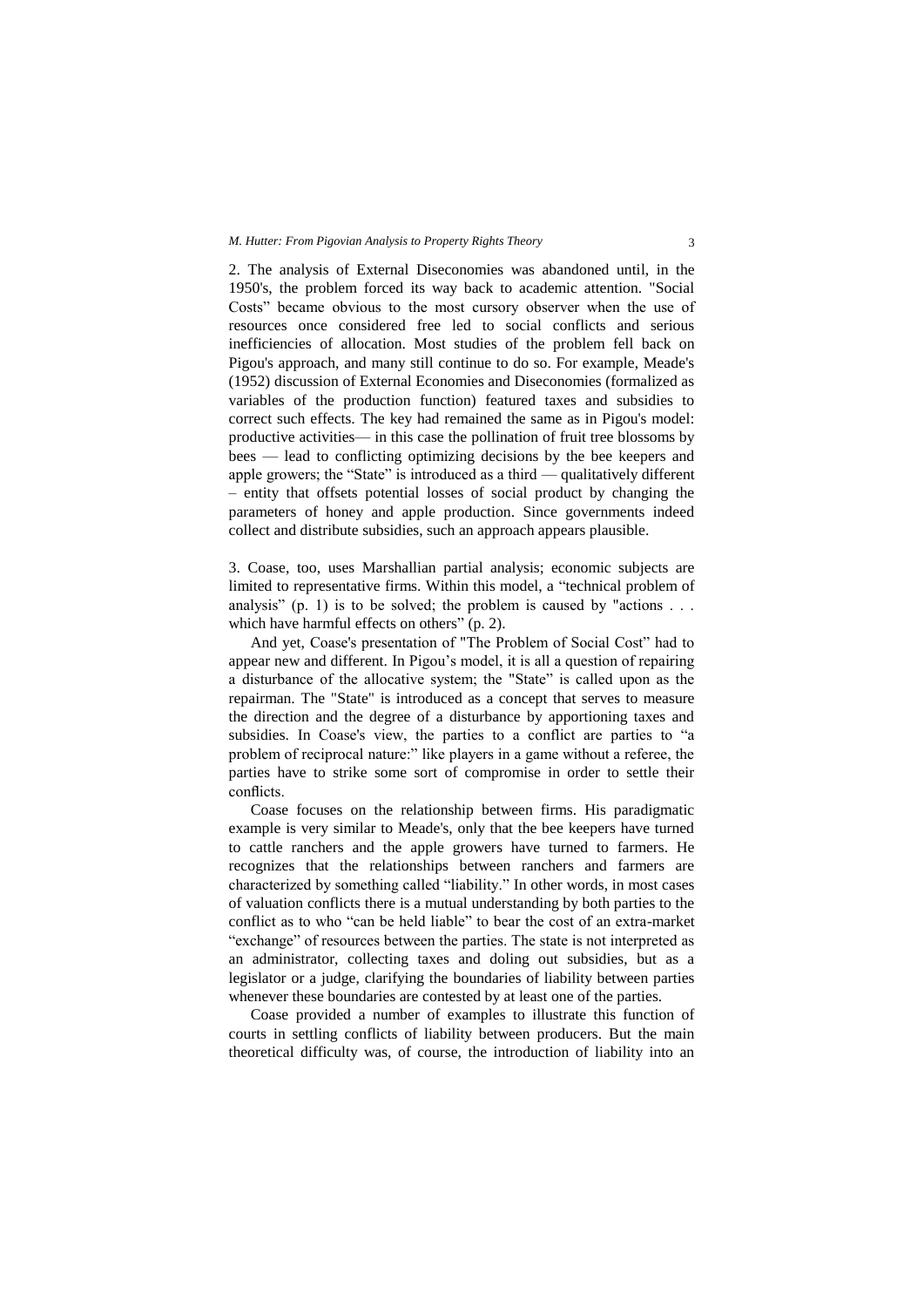economic analysis. Coase introduced liability through the following theorem

"…the ultimate result (which maximizes the value of production is independent of the legal position if the pricing system is assumed to work without cost" (Coase 1960:8).

Thus, a connection is established between the "legal position" and the cost functions of the firms under consideration. These "costs of the pricing system" are-called "transaction costs" and are described as follows:

"In order to carry out a market transaction it is necessary to discover who it is that one wishes to deal with, to inform people that one wishes to deal with and on what terms, to conduct negotiations leading up to a bargain, to draws up the contract, to undertake the inspection needed to make sure that the terms of the contract are observed, and so on" (Coase 1960:15).<sup>1</sup>

4. At first glance, the proposition that optimal allocation is independent of the "legal position" under the condition of zero transaction cost appears rather trivial. The heart of the matter, however, is the implication that optimal allocation depends on the legal position when the transaction costs are not zero. What would be the use of proposing a new cost category if, as a rule, this category were assumed to be zero? The Coase Theorem introduces not one, but two new variables into the model: the privileges and duties that constitute the legal position of a firm and the transaction costs incurred when changing legal positions and when carrying out market exchanges.

Coase provided little detail for the two central concepts of his approach. Only by implication does it become clear that the "legal position" is thought of as a set of rights. When these rights are thought of as production factors, as Coase suggests (p. 44), then the link between rights and their cost is of the same kind as that between other factors of production and their cost.

The concept of transaction cost is a means of comparing alternative arrangements of legal positions, i.e., of evaluating such arrangements with respect to their allocative efficiency. Quite obviously, there is no way to compensate for all "harmful" extra-market exchanges when transaction

 $\overline{a}$ 

<sup>&</sup>lt;sup>1</sup> It may be recalled that a very similar category of cost had been proposed by Pigou under the label of "cost of movement." (See Pigou 1928: 146-50 and 498- 505.)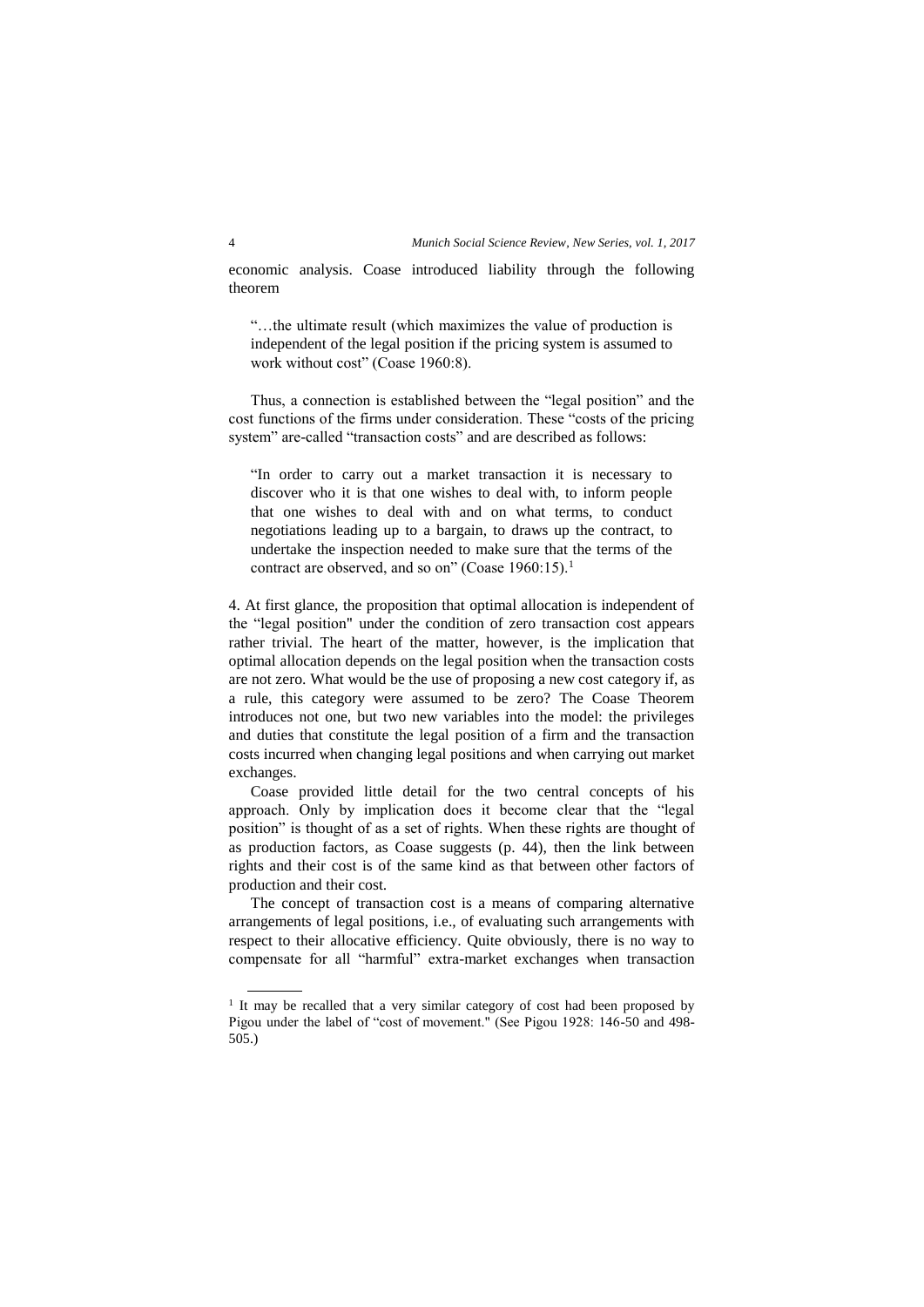costs are positive. The goal, therefore, is the choice of a social arrangement that "avoids the more serious harm" (p. 2). The assumption of different possible total arrangements, by consequence, questions the optimality of competitive private markets. Coase observes that specific productive activities are carried but within firms, others between firms, and again others by the superfirm called "State."<sup>2</sup>

In no case can there be an a priori judgement as to which form of "legal position" approaches allocative optimum more closely. Thus the structure of all institutional arrangements for carrying out exchanges is brought into the scope of economic analysis. The preferred arrangement is chosen only when the costs of transforming a presently existing arrangement into a proposed arrangement are considered to be sufficiently low. The critique of the Pigovian approach in cases of high transaction costs can be condensed into one sentence: "It would cost too much to put the matter right" (Coase 1960: 39).

5. An additional perspective on the difference between Pigovian and Coasean analysis is gained by comparing the economic environments in which the two authors lived. In Pigou's time, it seemed reasonable to assume that legal structures are constant with respect to the time period considered relevant for economic investigations. Knight did point out the "social function of ownership" in allocating resources, but his remark was intended to reaffirm the boundaries of economic theory, not to question them. In Coase's time, a distinction between rights and productive factors on the grounds of differing temporal extensions had become obsolete. While studying the operations of the Federal Communication Commission (Coase 1959), Coase observed economic transactions that extend over years and that demand intensive lobbying in order to be accomplished. Radio stations, for instance, spend much time and effort to maintain or receive licenses. He also observed legal norms that have, in some cases, been standardized as temporarily limited rights of use. Licenses for the use of certain frequencies of the electro-magnetic spectrum are one example. It follows that firms acting in such environments consider the manipulation of right structures relevant for production, as well as the optimization of production within an accepted structure of rights as alternative courses of action.

 $\overline{a}$ 

<sup>2</sup> Here is a point of confusion: "State" in this context means "Government." Later on, Coase made it very clear (Coase 1974) that he distinguished rigidly between the State as an enforcer of rules and the Government as one element in the set of firms.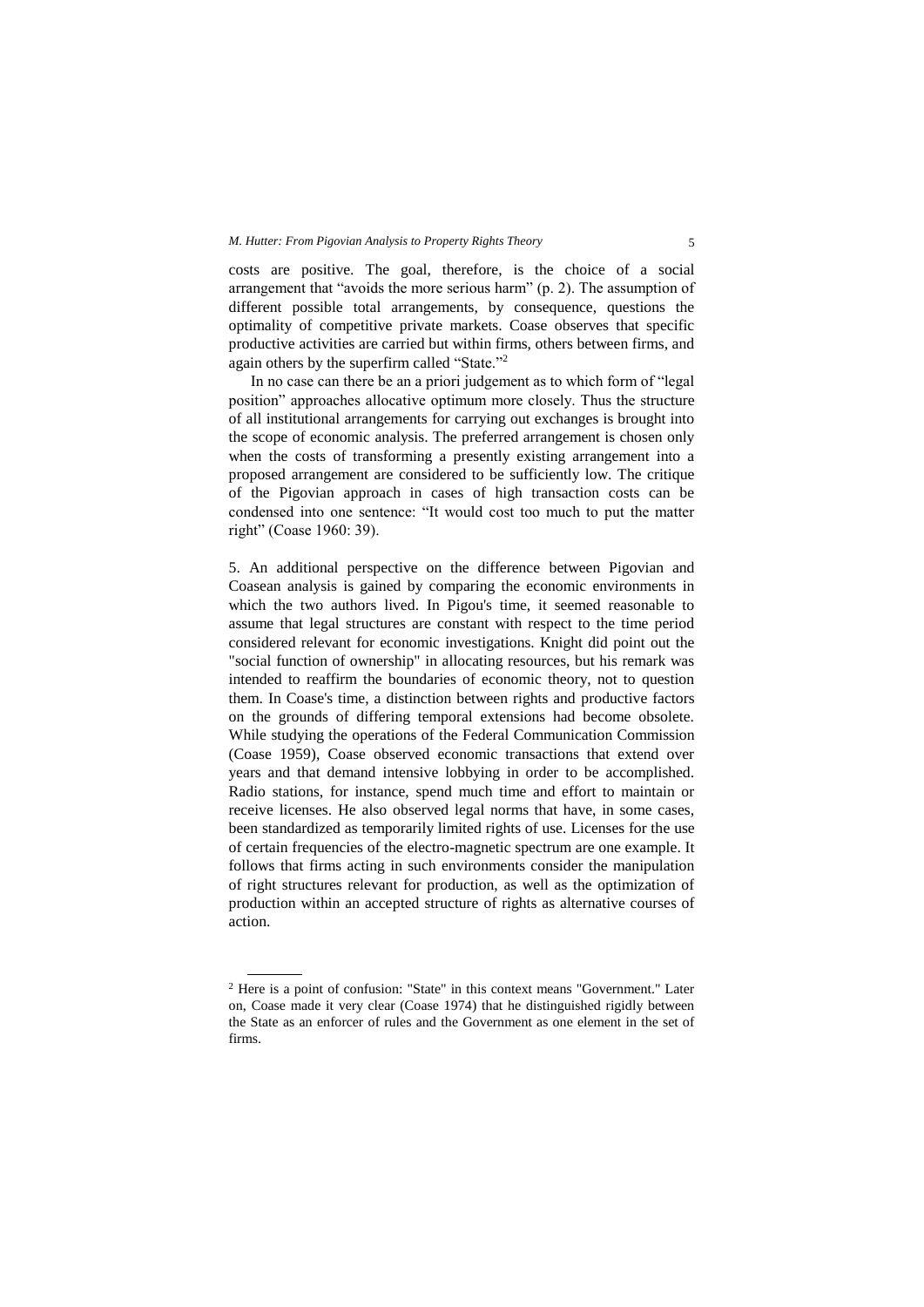## $II$ .

1. There was no immediate response to Coase's article. In 1964, Demsetz's paper on "the Exchange and Enforcement of Property Rights" appeared, followed by "Some Aspects of Property Rights" (1966) and a first attempt at formulating a "Theory of Property Rights" (1967). Alchian's discussion of "Some Economics of Property Rights" appeared in 1965 in a littleknown Italian journal. More influential was the prominent treatment of the new concept in his textbook (1967). During the last two years of the decade, both authors began to widen the scope of the property rights approach and employed it to problems as diverse as the transaction costs in the New York Stock Exchange (Demsetz 1968) and the recovery of the U.S. Economy in the 1930's (Alchian 1969); the approach also proved to be applicable to an analysis of tenant-farmer sharecropping contracts in China (Cheung, 1968, 1969). The approach probably enjoyed a strong "oral tradition" within the Chicago School during that decade.

The inclusion of property rights in a textbook supports this assumption. Note also, that all three authors are or have been associated with the University of Chicago: Harold Demsetz was a member of the faculty, Armen Alchian a former member of the faculty and Steven Cheung a graduate of its Department of Economics.

Towards the end of the decade, contributions by authors outside of the Chicago School began to appear. A legal scholar's comment on the Coase approach (Calabresi 1968) and a "Legal-Economic Engineering Study" (DeVany et al. 1969) are mentioned as examples. Quite pragmatically, the study ignores all these extensions in order to be able to concentrate on the elaboration of the two newly suggested variables, property rights and transaction costs.

2. A first step was the identification of the subset of all those rights that may affect resource allocation. Elements of that subset are called "property rights." (Recall that Coase does not use that term in his paper.) Property rights are "the expectations a person has that his decision about the use of certain resources will be effective" (Alchian 1967:158). Quite often, "bundles" of property rights are the object of economic exchanges; for instance, the transfer of a share of stock is much less a transfer of material resources than 'a transfer of specific controls over resources. In fact, many of the exchanges of goods and especially services are exchanges of property rights. Those property rights that remain unchanged during the course of a transaction also influence the result of the transaction. For instance, the absence of a law against stealing bicycles or the inadequate enforcement of such a law in a community would certainly lower the prices for bicycles. In consequence, "every question of pricing is a question of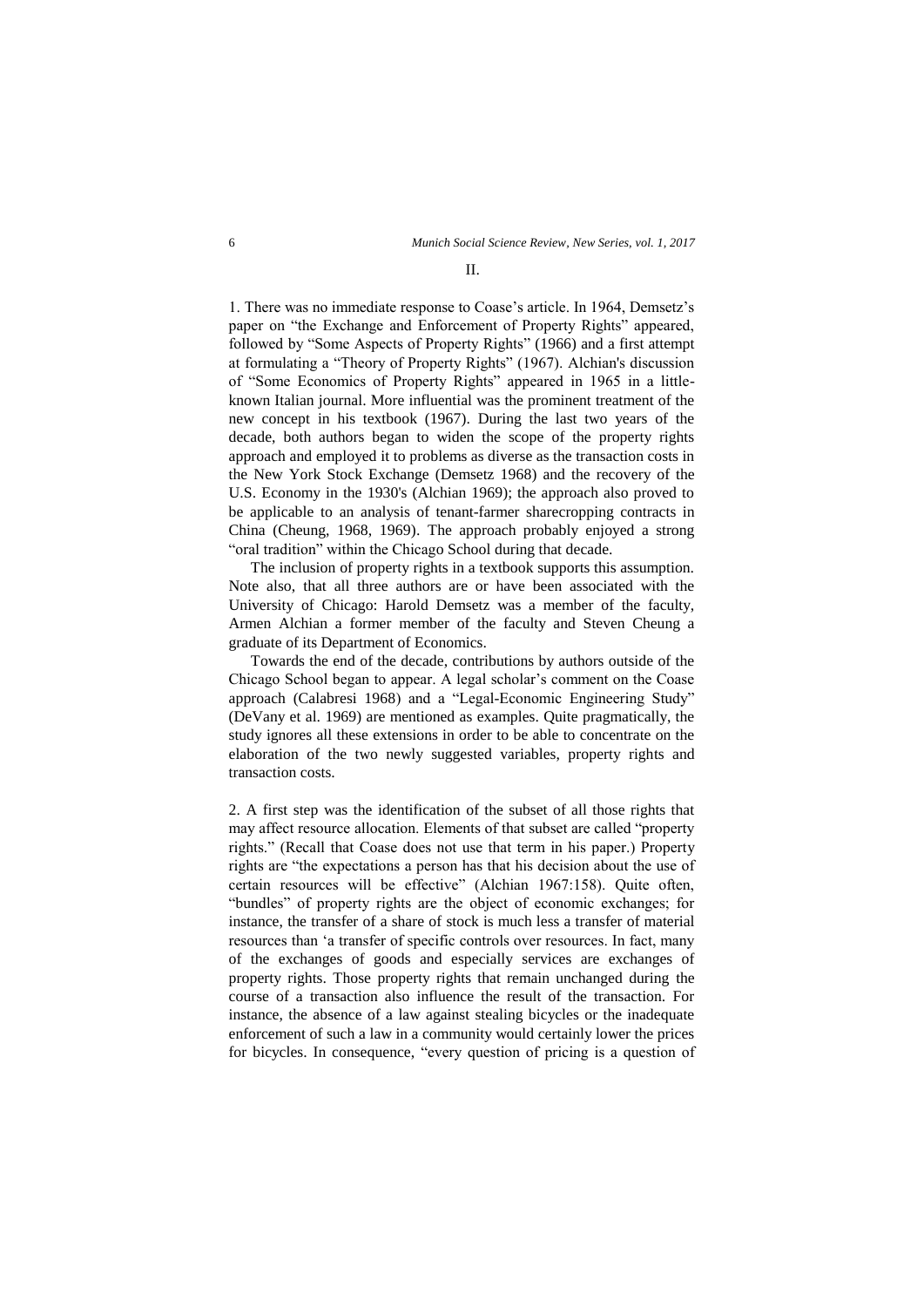property rights" (Alchian 1967:59). Property, then, is defined as the sum of all those limitations within which economic actions take place. As a rule, these limitations pertain to the environment of that resource: it is against the law to throw bricks into the windows of a restaurant, but it is legal to open another restaurant on the opposite side of the street (Demsetz, 1966).

From this point of view, the consideration of property rights gains an unsuspected urgency: it seems that property rights are not just another variable that may or may not be used to fine-tune established results; property rights are an indispensable prerequisite for any statement on optimal allocation: "We cannot analyze the way a person uses resources without first specifying the nature of his property rights" (Cheung 1968: 1120).

3. The change of property rights, be they the object within or the system surrounding a transaction, involves costs. These costs need to be determined if alternative strategies for change are to be compared. Demsetz (1964) distinguished between costs that are connected with the execution of an exchange (exchange costs) and costs that are connected with the enforcement of the terms of the contract explicitly or implicitly agreed upon with the exchange (police costs). In both categories, the costs may be too high to make a formulation of conditions of exchange a worthwhile activity. This is why air, water and other natural resources have remained free-access resources (to be distinguished from "common" resources characterized by complex rights of use within a given community.

Note that the distinction between exchange costs and police costs is not simply a convenient practical differentiation. The two categories are sharply distinct with respect to their temporal dimension. Dales (1975) has expressed this point quite vividly by using the terms, "time-and-trouble costs" and "system costs."

4. Coase's alternative total arrangements in the productive sector are now extended to all economic activities. Transaction, merger and no action are alternatives, and their allocative optimality depends on the costs that are connected with their initiation and maintenance (Demsetz 1964). For instance, "… the practice of sale-in-combination may overcome many instances of high exchange costs" (Demsetz 1964:22), and public agencies may have low transaction costs in negotiating the allocation of public goods (Demsetz 1966).

With these elaborations the stage was set for a more formal extension of standard economic theory: (i) more than one possible structure or system of property rights and (ii) positive transaction costs are assumed. These assumptions are made for all economic agents. This constitutes an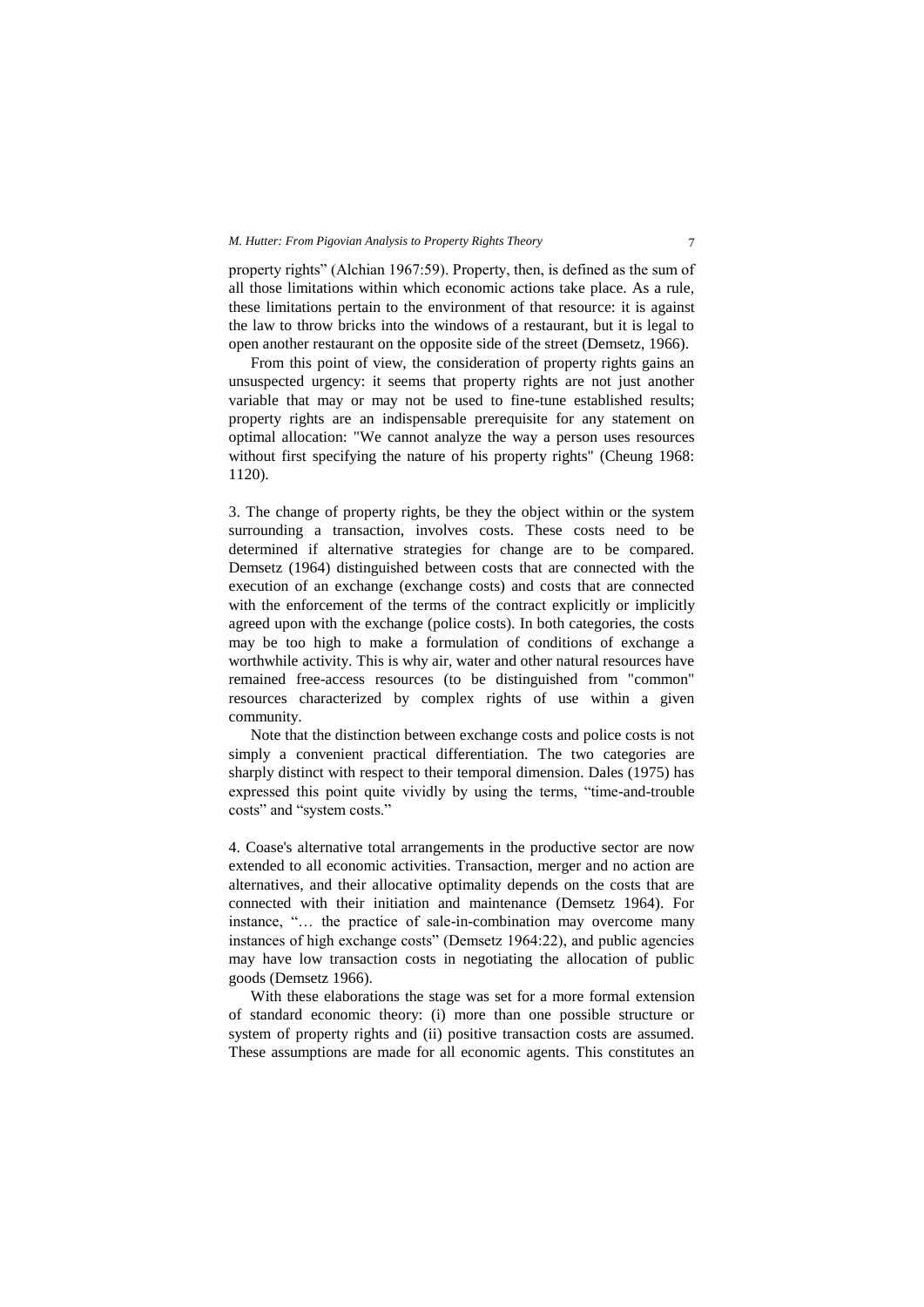important extension of Coasean analysis: not only the behavior of firms – the agents of the productive sector –but also the behavior of households or individuals –the agents of the consumptive sector – depends on the specification of property rights. In consequence, it can be explained how individuals carry out transactions in the structure of a private firm, a public agency, a stock company of a feudal agricultural society  $-$  to cite only the examples of institutional organization considered by the three authors under investigation.

At the time, the formulation of a more general theory of property rights appeared imminent. Demsetz even dared a first hypothesis concerning the emergence of property rights: "Property rights develop to internalize externalities when the gains of internalization become larger than the cost of internalization" (Demsetz 1967:350). But property rights and transaction costs proved to be more alien to standard economic analysis than the early authors had suspected.

5. The time lapse of a decade puts into focus not only the basic theoretical structure of the early property rights approach, but also the biases common to the three authors discussed above. The most obvious one is the shared conviction that "the valuation power of the institution of property is most effective when it is most private" (Demsetz 1964:19). Such an assumption helps to make the definition of property rights operational, but it prohibits the explanation of transactions in economies that are predominantly organized in non-private institutions of property. Alchian, for instance, is puzzled by the very existence of socialist states, since "private property rights are rights not merely because the state formally makes them so but because individuals want such rights to be enforced" (Alchian 1965a: 817). Sticking closely to Alchian's own definition of property rights, the explanation becomes obvious: if property rights are expectations concerning the use of resources, then privacy is just one quality of such expectations. Once a specific system of property rights has been established, certain rights will develop a high degree of exclusivity and transferability and individuals will be able to optimize within this given system, no matter what political label is attached to the rights of that system.

Another blind spot of the early authors is even more instructive. If property rights are indeed a prerequisite for any economic decision and not just another variable, then it is hard to understand that they received little or no attention by economists. It "is a genuine puzzle to me why economics has no 'field' . . . devoted to 'property rights'. The closest thing to it is the field known as comparative economic systems; yet even there the fundamental rôle of the particular set of property rights, as a specification of the opportunity set of choices about the use of resources,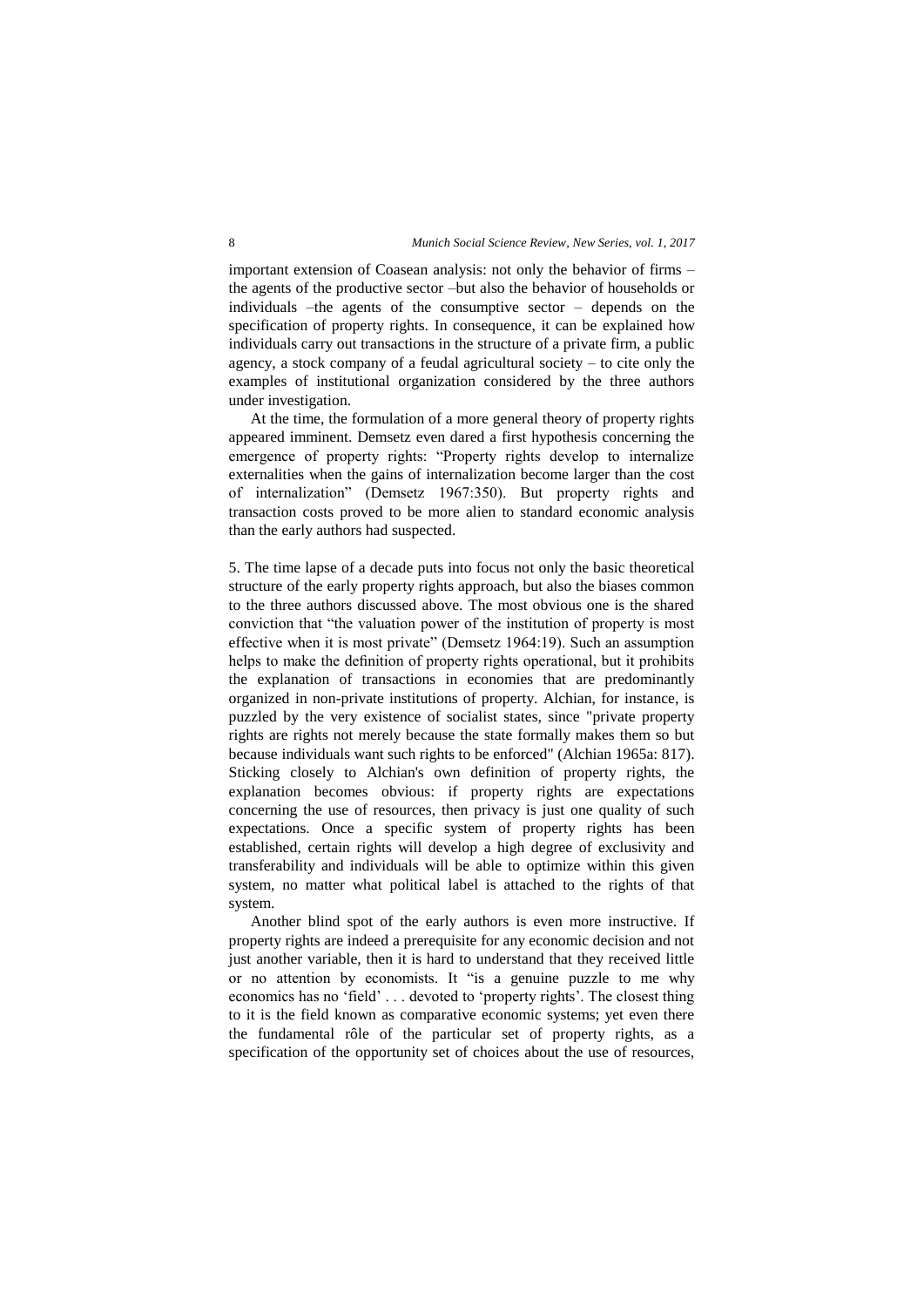seems inadequately recognized" (Alchian 1965b: 40). Demsetz adds: "Economists seem to have forgotten about the possibility of . . . systematic analysis . . . of property rights" (Demsetz 1964: 14). Surely, Demsetz did not consider "forgetfulness" a sufficient answer to the puzzle. Alchian points to Adam Smith's remarks on the topic; for Marx, "property relations" were the very basis of the production process; the German Historicists had emphasized the study of property rights and John R. Common's brand of economic theory was concerned expressedly with transactions and property rights. However, all attempts to integrate property rights into standard economic models have failed.

The explanation of the "puzzle" goes back to Pigovian analysis. Recall Pigou's "private" and "social" supply curves: Knight had made it clear that "ownership" was a part of the environment of an economic model. Therefore, it was methodologically correct to treat property rights as exogenous parameters of economic models; in fact, the theoretical advances of the first half of this century are a result of this "turning inwards…toward the maximizing problem of a decision making entity" (Buchanan 1975: 225). However, such a limitation of research is only tolerable during an era when the actual behavior of the institutions assumed to be constant justifies the simplification sufficiently. Alchian, Demsetz and Cheung had difficulties understanding the structural reasons for neglecting .the study of property rights because, to them, an integration of property rights into standard models seemed to be fairly easy. They parceled property rights into variable units, to be thought of as some license or certificate. Thus, they lost sight of the fact that an endogenization of a subset of property rights does not take care of the more basic problem: when institutional change becomes habitual, then the variability of the environment of resource allocation processes can no longer be neglected.

## **References**

- Alchian, A. (1965a), "Some Economics of Property Rights," *Il Politico* 30: 816-829.
- Alchian, A. (1965b), "The Basis of Some Recent Advances in the Theory of Management of the Firm," *Journal of Industrial Economics* 14: 30- 41.
- Alchian, A. (1967), "How Should Prices be Set?" *Il Politico* 32, 1967: 369-382.
- Alchian, A. (1969), "Information Costs, Pricing and Resource Unemployment," *Economic Inquiry* 7: 109-128.